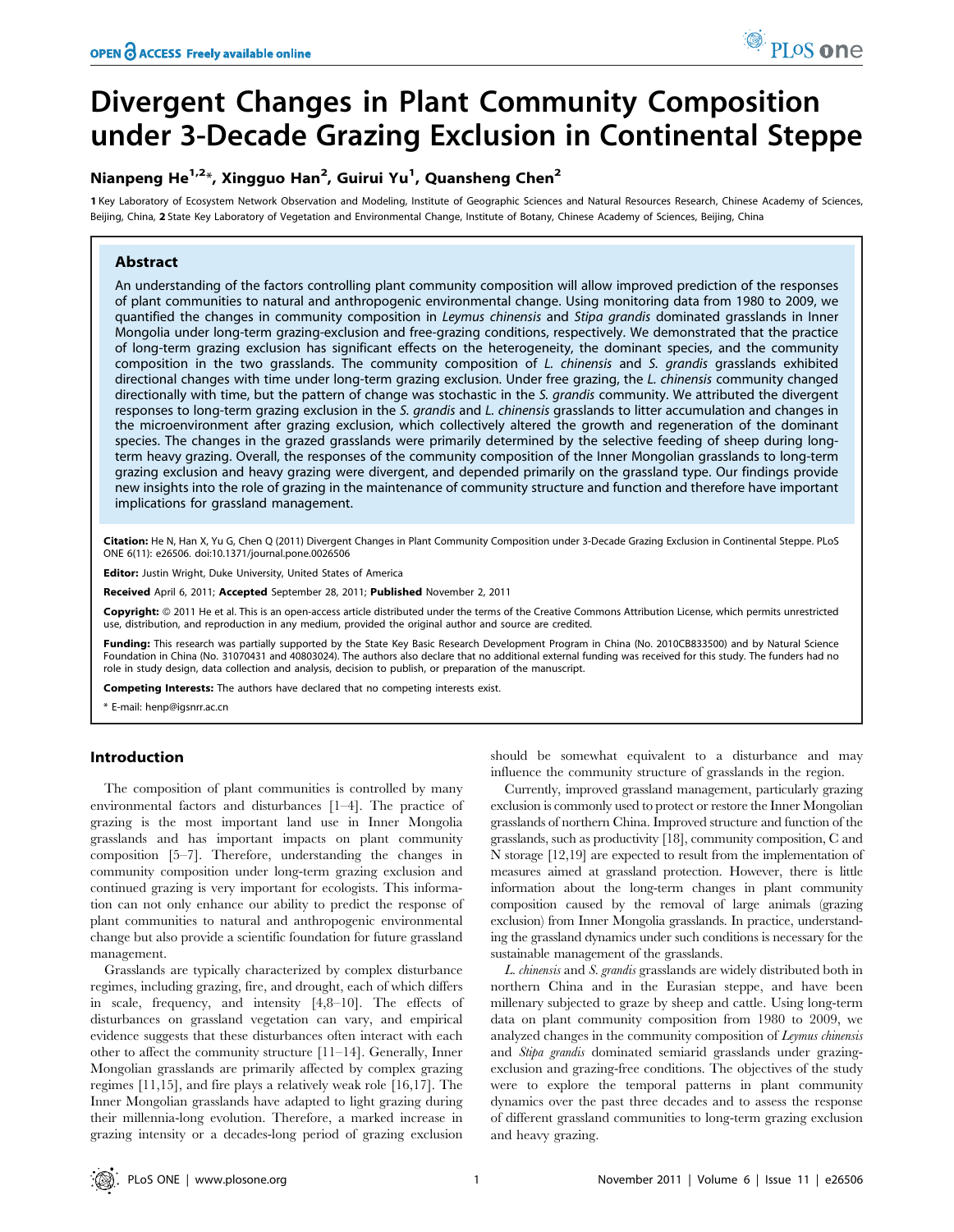## Materials and Methods

#### Study area

The study was conducted in two semiarid grasslands in Inner Mongolia, northern China, a S. grandis grassland  $(43^{\circ}32'25''N,$  $116°33'18"E$  and a *L. chinensis* grassland  $(43°33'06"N,$  $116^{\circ}40'20''$ E), respectively. The mean annual temperature (1980– 2009) for the area is  $1.1^{\circ}$ C with mean monthly temperature ranging from  $-21.4\textdegree C$  in January to 19.0 $\textdegree C$  in July. The average annual precipitation is approximately 333.5 mm (Fig. 1). The soil is chestnut (i.e., Calcic kastanozems), equivalent to Calcic–orthic Aridisol in the US soil taxonomy classification system. The vegetation of the region consists primarily of grassland plants such as L. chinensis, S. grandis, Cleistogenes squarrosa, and Koeleria cristata [16,17]. S. grandis grassland and  $L$ . chinensis grassland are widely distributed both in northern China and in the Eurasian steppe [16].

#### Experimental plots

In 1979, the Inner Mongolia Grassland Research Station (IMGERS) established long-term experimental plots (25 hectares each) in L. chinensis grassland and S. grandis grassland. Both of which have been fenced since 1979 to prevent large-animal grazing. Simultaneously, scientists selected an adjacent area outside of each exclosures to form (fenced-grazing) paired experimental plots. These sites therefore included two-pair experimental plots (four experimental plots in all), designated as fenced S. grandis grassland (SG–F), grazed S. grandis grassland (SG– G), fenced  $L$ . *chinensis* grassland  $(LC-F)$  and grazed  $L$ . *chinensis* grassland  $(LC–G)$ . The *S. grandis* and *L. chinensis* grasslands were considered to be in excellent condition and representative of lightly disturbed, climax steppe communities when the grazing exclosures were established in 1979 [17]. From 1979–2009, grazing by large animals was prevented by fences in SG–F and LC–F; the grazing grasslands (SG–G and LC–G) were grazed freely by sheep as according to the traditional grazing practices in the region. L. chinensis and S. grandis grasslands have adapted to light grazing during their millennia-long evolution. However, accompanying the economic reforms that have taken place in China since the late 1970s, the stocking rate increased from 0.51

sheep per ha in 1980 to 1.34 sheep per ha in 2000. The stocking rate was relatively stable thereafter. Therefore, SG–G and LC–G have been subjected to light degradation owing to long-term heavy grazing during the past three decades [15]. No natural or prescribed fires have occurred in these four plots since 1979. The detail characteristics of the four experimental plots are described in Table 1.

#### Field sampling and measurement

Within each plot, an east-west transect of  $200 \text{ m} \times 100 \text{ m}$  was established and divided into five equal-sized replicate subplots  $(40 \text{ m} \times 100 \text{ m}$  each) [18]. Field monitoring was conducted in mid-August. In each subplot, we randomly setup one  $1 \text{ m} \times 1 \text{ m}$ sampling quadrat during field sampling. The aboveground biomass in these  $1 \text{ m} \times 1 \text{ m}$  quadrats was clipped at the ground level. All living vascular plants in the sample were sorted into species and dried and weighed. Because the standing biomass of these steppe communities reached its annual peak in mid-August, our estimated community biomass approximated the aboveground net primary productivity of these ecosystems [17].

In 2009, we collected soil samples from a depth of 0–10 cm using a soil sampler (diameter 4 cm), with 5 replicates in each of the four experimental plots. The samples were air-dried in a ventilated room and cleared of roots and organic debris, Air-dried soils passed through 2-mm sieve were ground for further analysis. The soil organic C content (%) was measured using a modified Mebius method [20]. Briefly, 0.5-g soil samples were digested with 5 ml of 1 N  $K_2Cr_2O_7$  and 10 ml of concentrated  $H_2SO_4$  at 180<sup>°</sup>C for 5 min, followed by titration of the digests with standardized FeSO4. Soil organic N (%) was analyzed using the Kjeldahl aciddigestion method with an Alpkem autoanalyzer (2300 Kjeltec Analyzer Unit, FOSS, Sweden). Total P was determined by molybdenum antimony blue colorimetry. The pH of the 0–10 cm soil samples (soil:water ratio 1:5) was tested with a PHS-3S pH meter (Sartorius, Germany). The soil moisture was measured gravimetrically using 3 soil samples from the 0–10 cm layer at 10 day intervals in the four experimental plots in 2007. Similarly, the soil temperature was measured using sensors in 2007 in plots LC– F and LC–G.



Figure 1. Changes in precipitation (P) and temperature (T) from 1980 to 2009 in the region of the study. The top panel shows the average monthly precipitation (mm) and temperature ( $\degree$ C); the solid line shows the average annual precipitation and the dashed line shows the average Jan–Aug precipitation. doi:10.1371/journal.pone.0026506.g001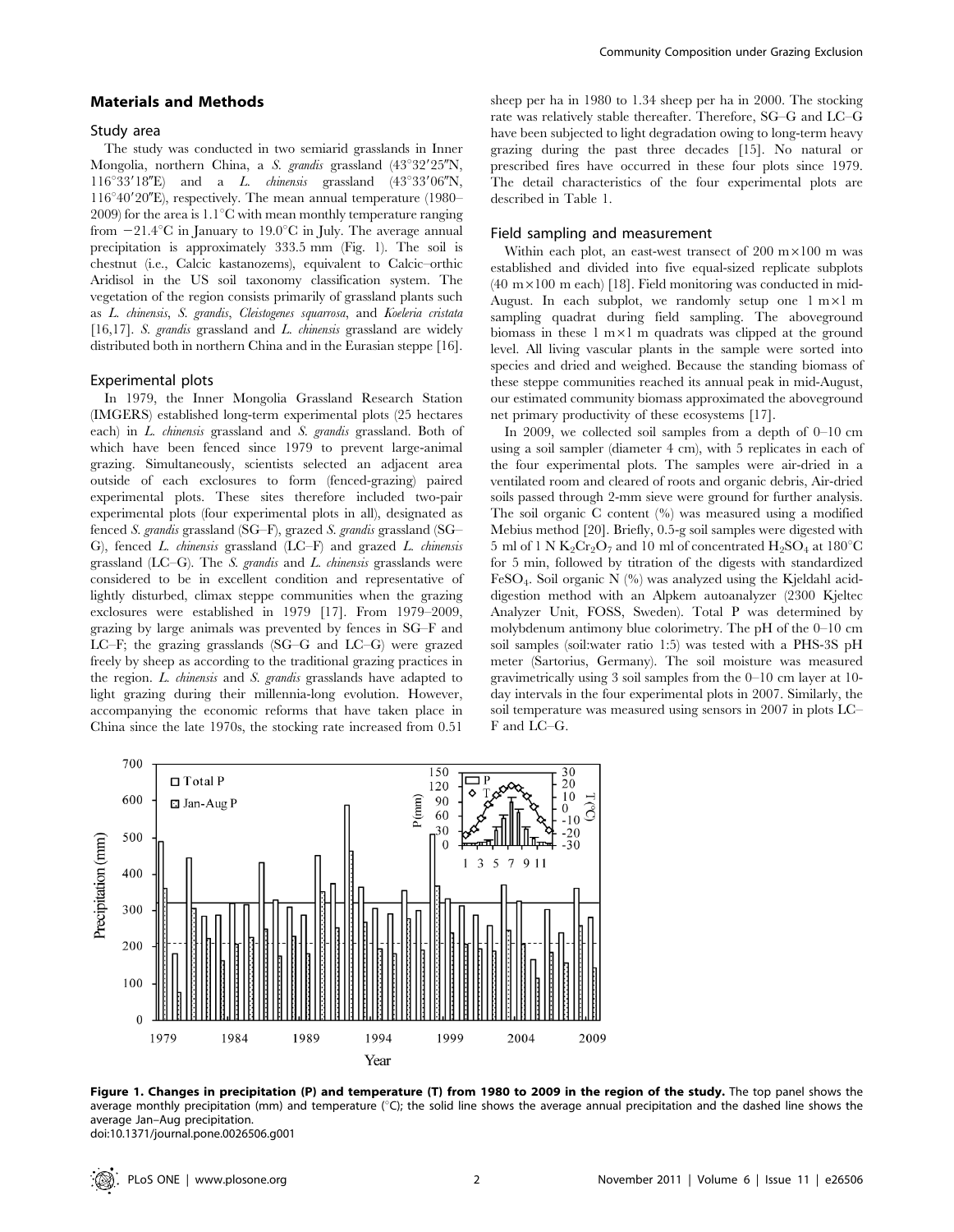#### Table 1. Characteristics of 4 experimental plots.

| <b>Type</b>                           | <b>Treatment</b>   | Location                   | Soil type               | Soil organic<br>C (g kg <sup>-1</sup> ) | <b>Total N</b><br>$(g kg^{-1})$ | <b>Total P</b><br>(g $kg^{-1}$ ) | рH                           | Grassland<br>condition | Land-use<br>history                                 |
|---------------------------------------|--------------------|----------------------------|-------------------------|-----------------------------------------|---------------------------------|----------------------------------|------------------------------|------------------------|-----------------------------------------------------|
| Stipa grandis<br>grassland            | Fenced<br>$(SG-F)$ | 43°32'25"N.<br>116°33'18"E | Chestnut <sup>1</sup>   | $15.91 \pm 0.46$ <sup>a‡¶</sup>         | $1.57 \pm 0.07^a$               | $0.23 \pm 0.01^{\rm b}$          | $7.99 \pm 0.06^{bc}$         | Excellent              | Fenced and no<br>fire since 1979                    |
|                                       | Grazed<br>$(SG-G)$ | 43°32'25"N.<br>116°31'23"E | Chestnut                | $13.94 \pm 0.58$ <sup>b</sup>           | $1.51 \pm 0.06^a$               | $0.26 \pm 0.01$ <sup>c</sup>     | $8.07 \pm 0.07$ <sup>c</sup> | Light<br>degraded      | Long-term free<br>grazing.and no<br>fire since 1979 |
| Leymus chinensis Fenced<br>grassIsand | $(LC-F)$           | 43°33'06"N.<br>116°40'20"E | <b>Dark</b><br>chestnut | $17.19 \pm 0.41^a$                      | $1.66 \pm 0.05^{\circ}$         | $0.29 \pm 0.01^a$                | $7.34 \pm 0.05^a$            | Excellent              | Fenced and no<br>fire since 1979                    |
|                                       | Grazed<br>$(LC-G)$ | 43°32'58"N.<br>116°40'23"E | Dark<br>chestnut        | $15.47 \pm 0.75^{ab}$                   | $1.59 \pm 0.10^a$               | $0.29 \pm 0.01^a$                | $7.82 \pm 0.12^b$            | Light<br>degraded      | Long-term free<br>grazing and no<br>fire since 1979 |

{ The soil was chestnut (i.e., Calcic kastanozems), which is equivalent to Calcic–orthic Aridisol in the US soil taxonomy classification system.

 $\binom{1}{0}$  cm soil were sampled and measured in August 2009, and values were represented as mean  $\pm$  SE (n = 5).

Values with same superscript letter in the same column denoted non-significant differences at  $P = 0.05$  level (t-test).

doi:10.1371/journal.pone.0026506.t001

#### Data analysis

For statistical analysis, 150 non–independent samples were available from plot SG–F from 1980 through 2009. A total of 145 non–independent samples were available for plot LC–F from 1980 to 2009 because plant species data were missing for LC–F in 1986. Field sampling for the two grazed plots, SG–G and LC–G, was conducted in 1980, 1991, 1992, 1993, 1997, 1998, 1999, 2006, 2007, 2008, and 2009. Moreover, we derived the data on the community composition of the  $S$  grandis grassland and  $L$ . chinensis grassland in 1979 from the literature [17], which reported measurement made prior to the installation of the fences. In this study, the relative biomass (RB, %) of each plant species was selected to characterize the long-term changes in community composition.

To determine the small-scale compositional variability of the communities, we calculated the plant community heterogeneity at the plot scale for each year as the mean dissimilarity in the species composition of RB among the five subplots [21]. Euclidean distance (ED) was selected as our measure of heterogeneity. Therefore, community heterogeneity was designated as HED and calculated with equation 1.

$$
ED = \left(\sum_{i}^{s} (x_{ij} - x_{ik})^{2}\right)^{1/2}
$$
 (1)

where  $x_{ij}$  is the RB of the *i*th species in the *j*th sample,  $x_{ik}$  is the RB of the ith species in the kth sample, and S is the total number of species. Because the differences are squared, ED emphasizes the change in the abundant species from one sample to another [21].

Furthermore, a time-lag analysis of euclidean distance in community composition (designed as  $C_{ED}$ ) among different years was performed to determine the rate of change in community composition under different treatments over time [22,23]. First, for comparison with the community composition in 1979, we calculated a triangular dissimilarity matrix from the species-bytime rectangular data matrix from 1979 to 2009 (the relative biomass (RB, %) of species being the variables and samples in time being the observations). Euclidean distance is also calculated as the equation 1, where  $x_{ij}$  is the RB of the  $i_{th}$  species in the jth sample, and  $x_{ik}$  is the RB of the *i*th species in the *k*th sample, and *S* is the total number of species. As used here, samples correspond to measurements of community composition over time. Because

differences are squared, ED emphasizes change in species from one sample to the next from 1979 to 2009. Next, the Euclidean distance values are plotted against time lag for all lags below the diagonal in the triangular resemblance matrix. Linear regressions can then be calculated for Euclidean distance as a function of the square root of the time lag. The square root transformation reduces the probability that the smaller number of points at larger time lags will bias the analysis. If the regression line is significant, positive, and linear, then it implies that the assemblage in question is undergoing directional change. If the regression line is not significant or the slope is not significantly different from zero, then it implies fluctuation or stochastic variation over time. If the slope of the line is negative, then it implies species composition is converging on a community-type characteristic of one of the early sample periods. In general, the slope of the regression line indicates the rate and direction of change and the regression coefficient is a measure of signal versus noise. For example, a significant positive relationship  $(P<0.01)$  with a small slope and a small  $r^2$  value suggests that directional change is occurring, but change is slow and stochastic variation between sample intervals is high. A steeper slope and larger  $r^2$  value would indicate a stronger signal of directional change and less noise [22,23].

To further explore the changes in plant communities, we analyzed the changes (RB, %) in 12 dominant or sub-dominant plant species. These species were L. chinensis., S. grandis, Agropyron cristatum, C squarrosa, K. cristata, Achnatherum sibiricum, Artemisia frigida, Artemisia scoparia, Artemisia pubescens, Carex korshinskyi, Heteropappus altaicus, and Poa pratensis. We also analyzed the changes in plant functional groups (PFGs). The plant species were classified into three PFGs: perennial bunchgrasses (PB), perennial rhizome grass (PR), and others. Some researchers classified five PFGs [18]. However, we used the category designated ''others'' to combine perennial forbs, shrubs and semi-shrubs and annuals and biennials because their biomass was relatively minor. Moreover, we investigated the change in species richness over time in the different plots.

All data are expressed as mean  $\pm$  1 SE. The data were first checked for normality and homogeneity of variances with the Kolmogorov–Smirnov and Levene tests, respectively. Then, t-test were used to assess the differences in the soil organic C, N, P, pH, temperature, moisture, and litter among different treatments. Repeated-measure ANOVA was used to determine whether the community H<sub>ED</sub> differed between the grazed and grazing exclusion plots. We also explored the influence of the total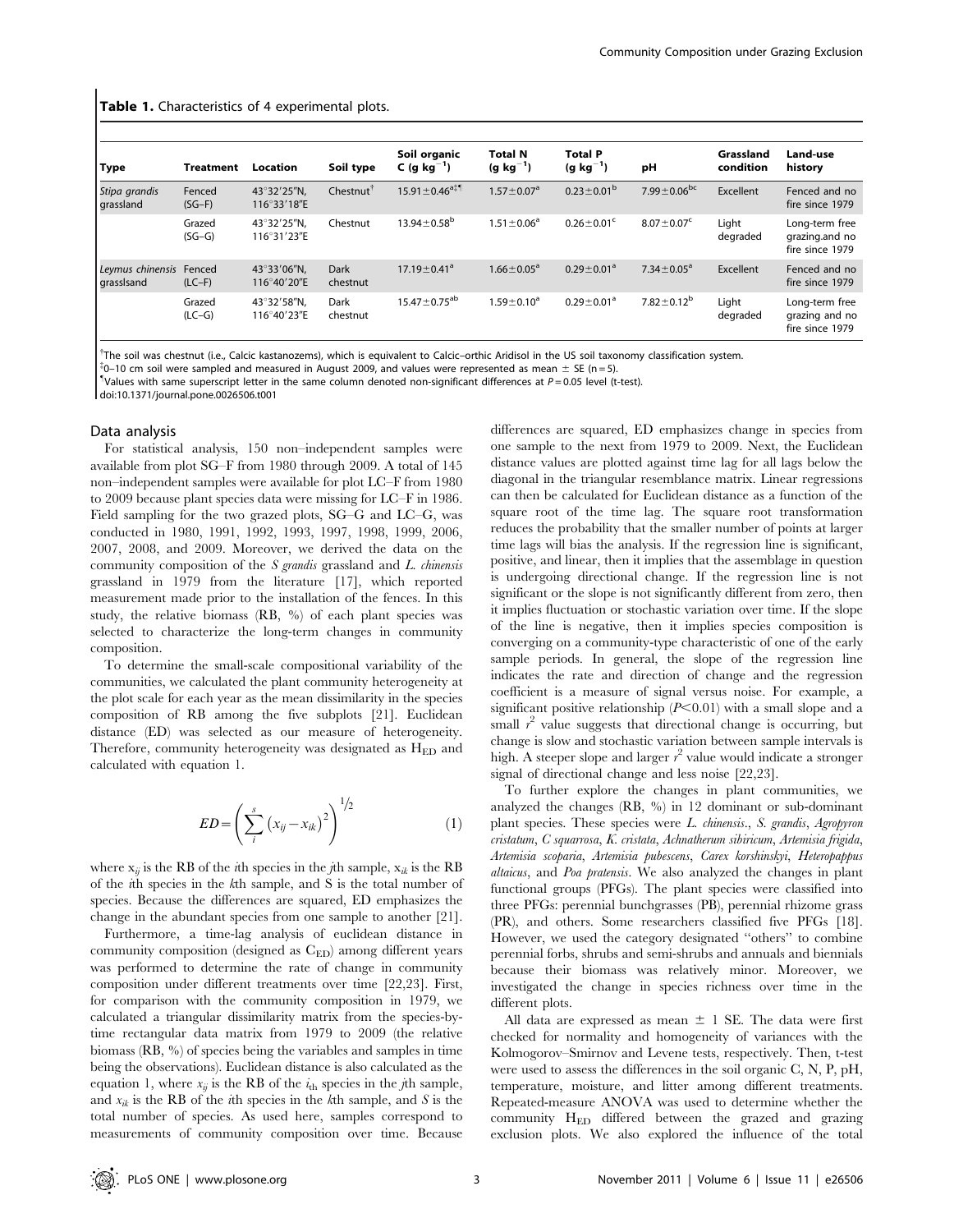precipitation and Jan–Aug precipitation on  $H_{ED}$  and  $C_{ED}$  by performing a correlation analysis. We conducted a partial correlation analysis to evaluate the changes in the dominant and sub-dominant species and PFGs with time by controlling either the total or the Jan–Aug precipitation. All analyses were conducted using SPSS version 13.0.

# Results

The long-term grazing exclusion enhanced the soil organic C and N concentration in S. grandis and L. chinensis grasslands, but the soil pH decreased to some extent (Table 2). Moreover, the soil moisture was significantly higher in the fenced grasslands than in the grazed grasslands, but the soil temperature was significantly lower in the fenced grasslands (Table 2).

Community heterogeneity  $(H_{ED})$  increased significantly with time in plots SG–F ( $\mathbb{R}^2 = 0.394$ ,  $P = 0.001$ ) and LC–F ( $\mathbb{R}^2 = 0.145$ ,  $P=0.042$ ) (Fig. 2). However, H<sub>ED</sub> did not appear to change in plots SG–G and LC–G. For all four sites, HED was not significantly related to the total precipitation or the Jan–Aug precipitation (data not shown). A comparison of the paired-plot data showed that  $H_{ED}$  was significantly higher in the fenced grasslands than in the grazed grasslands (repeat-measures ANOVA,  $P<0.01$ ).

A time-lag analysis of CED revealed a strong linear, positive regression for CED in plots SG–F and LC–F (Fig. 3). This result indicated that strong directional changes in the community composition occurred over time. The community composition of the grazed S. grandis grassland fluctuated and varied stochastically over time. However, in the grazed L. chinensis grassland, the changes in community composition were directional over time, as shown by the time-lag analysis of  $C_{ED}$  (Fig. 3). Moreover, the value of the slope was higher in plot LC–F than in plot SG–F, indicating that the changes in community composition in the L. chinensis grassland were more responsive to the long-term grazing exclusion. Interestingly, changes in LC–F, as measured by the value of the slope, were also greater those in LC–G (Fig. 3). Moreover, the results showed that an unexpected apparent decrease of the dominant species (L. chinensis) occurred in 2001 in plot LC–F (Fig. 4).

Different time trends were found for the dominant or subdominant plant species in the two fenced grasslands (Table 1). In SG–F, the relative biomass (RB) of S. granidis (former dominant species) decreased significantly with time, while that of L. chinensis increased significantly with time (Fig. 4; Table 3). In contrast, the



Figure 2. Changes in the heterogeneity  $(H_{ED})$  of the plant community with relative biomass (RB, %). SG–F, fenced S. grandis grassland; SG–G, grazed S. grandis grassland; LC–F, fenced L. chinensis grassland; LC–G, grazed L. chinensis grassland. doi:10.1371/journal.pone.0026506.g002

RB of L. chinensis (the former dominant species) in LC–F decreased significantly with time, and that of S. grandis increased significantly (Fig. 4; Table 3). Under grazing, there were no apparent changes in the dominant species in plot SG–F. In plot LC–F, however, L. chinensis decreased significantly and that of S. grandis increased significantly (Table 3).

The analysis of the PFG showed that PB (the former dominant PFG) in SG–F decreased significantly with time, accompanied by a significant increase in PR (Fig. 5 and Table 3). In contrast, PR (the former dominant PFG) in LC–F decreased significantly as PB increased (Fig. 5 and Table 4). Under grazing, PR and PB did not vary with time in SG-G, but PR decreased significantly in LC–G (Fig. 5 and Table 4). Moreover, the plant species richness significantly decreased in all four plots (Fig. 6).

| <b>Table 2.</b> Changes in soil temperature $(^{\circ}C)$ and moisture $(\%)$ during the growth period. |  |  |  |
|---------------------------------------------------------------------------------------------------------|--|--|--|
|---------------------------------------------------------------------------------------------------------|--|--|--|

|                     |             | Month                                              |                               |                               |                              |                              |  |  |  |
|---------------------|-------------|----------------------------------------------------|-------------------------------|-------------------------------|------------------------------|------------------------------|--|--|--|
|                     | <b>Site</b> | 5                                                  | 6                             |                               | 8                            | 9                            |  |  |  |
| Soil moisture (%)   | SG-Ft       | $13.90 \pm 1.28$ <sup>a<math>\ddagger</math></sup> | $9.82 \pm 0.78$ <sup>a</sup>  | $7.51 \pm 0.82$ <sup>a</sup>  | 5.79 $\pm$ 0.54 $a$          | $7.59 \pm 0.93$ <sup>a</sup> |  |  |  |
|                     | $SG-G$      | $10.58 \pm 1.27^{\rm b}$                           | $7.77 \pm 0.57^{\rm b}$       | $6.36 \pm 0.85^{\rm b}$       | 5.05 $\pm$ 0.51 <sup>b</sup> | $6.96 \pm 0.71$ <sup>a</sup> |  |  |  |
|                     | $LC-F$      | $17.40 \pm 0.95^{\text{a}}$                        | $11.26 \pm 0.59^a$            | $9.94 \pm 1.79$ <sup>a</sup>  | $9.18 \pm 1.57^{\circ}$      | $9.18 \pm 1.40^a$            |  |  |  |
|                     | $LC-G$      | $13.40 \pm 1.33^b$                                 | $8.24 \pm 0.40^b$             | $8.17 \pm 1.80^b$             | $9.10 \pm 1.79$ <sup>a</sup> | $8.81 \pm 1.11^a$            |  |  |  |
| Soil temperate (°C) | $LC-F$      | $10.29 \pm 0.27$ <sup>a</sup>                      | $16.68 \pm 0.47$ <sup>a</sup> | $20.75 \pm 0.28$ <sup>a</sup> | $18.50 \pm 0.36^a$           | $13.41 \pm 0.36^a$           |  |  |  |
|                     | $LC-G$      | $11.93 \pm 0.39^b$                                 | $19.40 \pm 0.55^{\rm b}$      | $23.91 \pm 0.37^{\rm b}$      | $20.35 \pm 0.48^{\rm b}$     | $14.90 \pm 0.42^b$           |  |  |  |

{ SG–F, fenced S. grandis; SG–G, grazed S. grandis; LC–F, fenced L. chinensis; LC–G, grazed L. chinensis; {

 $^{\ddagger}$ Data were measured in 2007, and values with the same superscript letter between fenced and grazed grasslands in same site do not differ significantly at the P = 0.05 level (t-test).

doi:10.1371/journal.pone.0026506.t002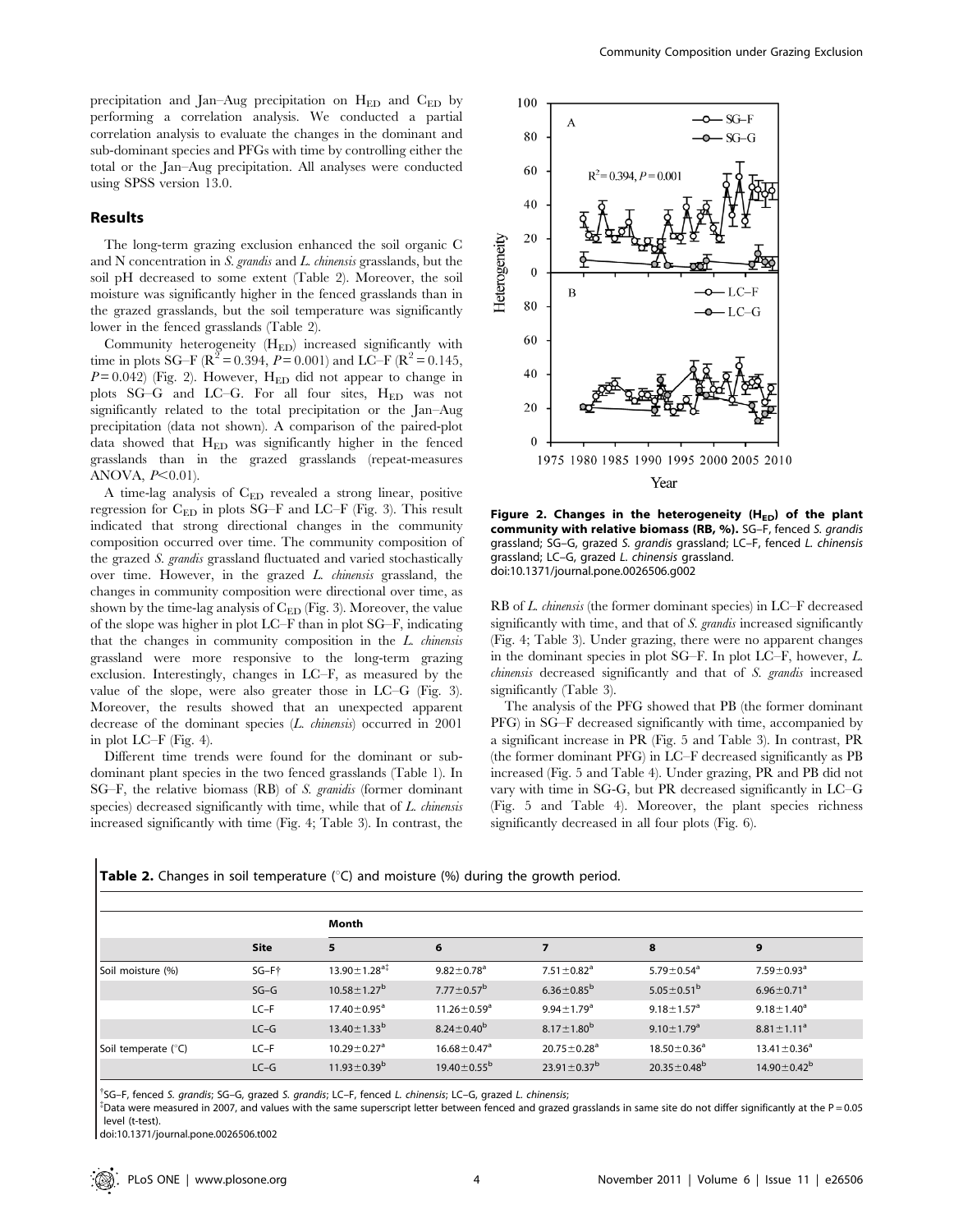

Figure 3. Time-lag regression analysis of compositional change of relative biomass in plant community. Regressions that were significant and positive indicated that vegetation was undergoing directional change over time. Non-significant regressions indicated that vegetation was stochastic or did not show any change. Rates of change are expressed as b (= slope). SG–F, fenced S. grandis grassland; SG–G, grazed S. grandis grassland; LC–F, fenced L. chinensis grassland; LC–G, grazed L. chinensis grassland. doi:10.1371/journal.pone.0026506.g003



Figure 4. Changes in the relative biomass (RB, %) of the dominant species (S. grandis and L. chinensis) in two fenced grasslands. SG-F, fenced S. grandis grassland; LC-F, fenced L. chinensis grassland.

doi:10.1371/journal.pone.0026506.g004

#### **Discussion**

The heterogeneity of the plant community in the Inner Mongolia grassland increased significantly under long-term grazing exclusion. The value of heterogeneity in the fenced grassland was higher than that in the grazed grassland. Previous studies have reported that rational grazing can enhance plant diversity and evenness in the region [24,25]. The heterogeneity of the plant community was negatively correlated with the species richness in fenced grasslands, but no apparent trend was observed for grazed grasslands. Some studies have demonstrated that an intermediate frequency of disturbance (e.g., grazing and fire) can decrease the heterogeneity of the plant community in the North American prairie [1,21]. Therefore, we concluded that the exclusion of large-animal grazing from these long-term fenced grasslands resulted in the observed increase in heterogeneity, which partly supported our assumption that a decades-long period of grazing exclusion should be somewhat equivalent to a strong disturbance and may influence the community structure of grasslands in the region.

The responses of community composition to long-term grazing exclusion differed in S. grandis grassland and in L. chinensis grassland. These responses were the result of the changes in biotic and abiotic factors associated with long-term grazing exclusion. After the 30-yr grazing exclusion, accumulation of litter in the surface soil in 2009 was  $172.0\pm8.1$  g m<sup>-2</sup> in plot SG–F and  $233.8 \pm 14.4$  g m<sup>-2</sup> in plot LC–F. Accompanying the increasing accumulation of litter, soil temperature was significantly lowered in the fenced grasslands than grazing grasslands (Table 2); simultaneously, the soil moisture was significantly enhanced because the fenced grasslands could retain more snow during the winter. The accumulated litter and the decreased soil temperature impeded the formation of buds or the rhizome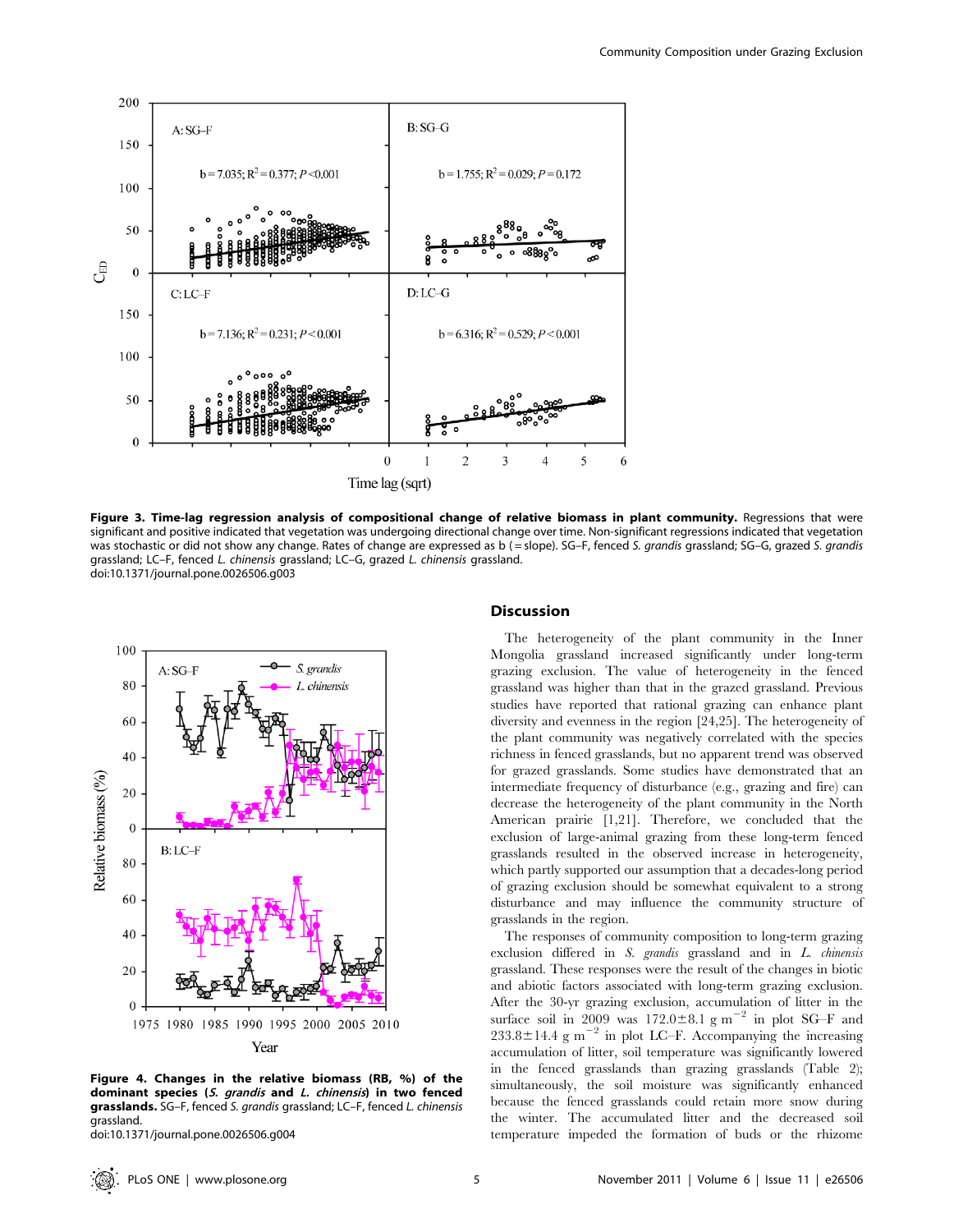Table 3. Changes in 12 dominant and sub-dominant species (relative biomass, %) with time, controlling for Jan–Aug precipitation (partial correlation, two-tailed test).

| <b>Species</b>  | S. grandis grassland |                         |                |                     | L. chinensis grassland |              |                |              |  |
|-----------------|----------------------|-------------------------|----------------|---------------------|------------------------|--------------|----------------|--------------|--|
|                 | Fenced (SG-F)        |                         | Grazing (SG-G) |                     | Fenced (LC-F)          |              | Grazing (LC-G) |              |  |
|                 | r                    | p                       | r              | p                   | r                      | p            | r              | р            |  |
| $LC^{\dagger}$  | $0.845*$             | $< 0.001$ **            | 0.026          | $0.942^{NS}$        | $-0.689$               | $<$ 0.001**  | $-0.859$       | $0.001***$   |  |
| SG              | $-0.642$             | $<$ 0.001 $*$           | 0.332          | $0.348^{NS}$        | 0.524                  | $0.004***$   | 0.819          | $0.004***$   |  |
| <b>AC</b>       | 0.606                | $< 0.001$ **            | $-0.083$       | $0.0819^{NS}$       | 0.576                  | $0.001***$   | $-0.211$       | $0.540^{NS}$ |  |
| CS              | 0.300                | $0.114^{NS}$            | $-0.014$       | $0.969^{NS}$        | 0.599                  | $0.001***$   | 0.334          | $0.345^{NS}$ |  |
| KC              | $-0.046$             | $0.814^{NS}$            | $-0.347$       | $0.326^{NS}$        | 0.237                  | $0.225^{NS}$ | $-0.844$       | $0.002***$   |  |
| AS              | 0.191                | $0.320^{NS}$            | $-\mathbf{I}$  |                     | 0.579                  | $0.001***$   | $-0.690$       | $0.027$ *    |  |
| <b>CK</b>       | 0.591                | $0.001***$              | 0.364          | 0.301 <sup>NS</sup> | 0.326                  | $0.090^{NS}$ | 0.491          | $0.149^{NS}$ |  |
| AF              | $-0.037$             | $0.849^{NS}$            | $-0.644$       | $0.044*$            | 0.401                  | $0.034*$     | $-0.561$       | $0.091^{NS}$ |  |
| AS <sub>2</sub> | $-0.057$             | $0.768^{NS}$            | $-0.187$       | $0.604^{NS}$        | $-0.282$               | $0.599^{NS}$ | $-0.412$       | $0.237^{NS}$ |  |
| AP              | $-0.720$             | $<$ 0.001 $^{\ast\ast}$ | $-0.800$       | $0.005***$          | $-0.473$               | 0.011        | $-0.838$       | $0.002***$   |  |
| <b>HA</b>       | $-0.690$             | $< 0.001$ **            | $-0.800$       | $0.005***$          | $-0.008$               | $0.968^{NS}$ | $-0.433$       | $0.210^{NS}$ |  |
| PP              | 0.201                | $0.296^{NS}$            |                |                     | $-0.086$               | $0.664^{NS}$ | $-0.281$       | $0.431^{NS}$ |  |

<sup>†</sup>Abbreviations for plant species: LC, Leymus chinensis (Trin.) Tzvel; SG, Stipa grandis P. Smirn.; AC, Agropyron cristatum (L.) Gaertn.; CS, Cleistogenes squarrosa (Trin.) Keng; KC, Koeleria cristata (L.) Pers; AS, Achnatherum sibiricum (L.) Keng; CK, Carex korshinskyi Kom.; AF, Artemisia frigida Willd.; AS2, Artemisia scoparia Waldst et Kit; AP, Artemisia pubescens Ledeb.; HA, Heteropappus altaicus (Willd.) Novopokr.; PP, Poa pratensis L. {

 $*$ NS,  $P > 0.05$ ;

\*,  $P<0.05$ ;<br>\*\*,  $P<0.01$ .

 $^{**}$ , P<0.01.<br>"Partial correlation analysis was not conducted because the species was not present in the plot. doi:10.1371/journal.pone.0026506.t003



Figure 5. Changes in the relative biomass (%) of plant functional groups in four grasslands. The plant functional groups were classified as PB (perennial bunchgrasses), PR (perennial rhizome grass), and others. SG–F, fenced S. grandis grassland; SG–G, grazed S. grandis grassland; LC–F, fenced L. chinensis grassland; LC–G, grazed L. chinensis grassland. doi:10.1371/journal.pone.0026506.g005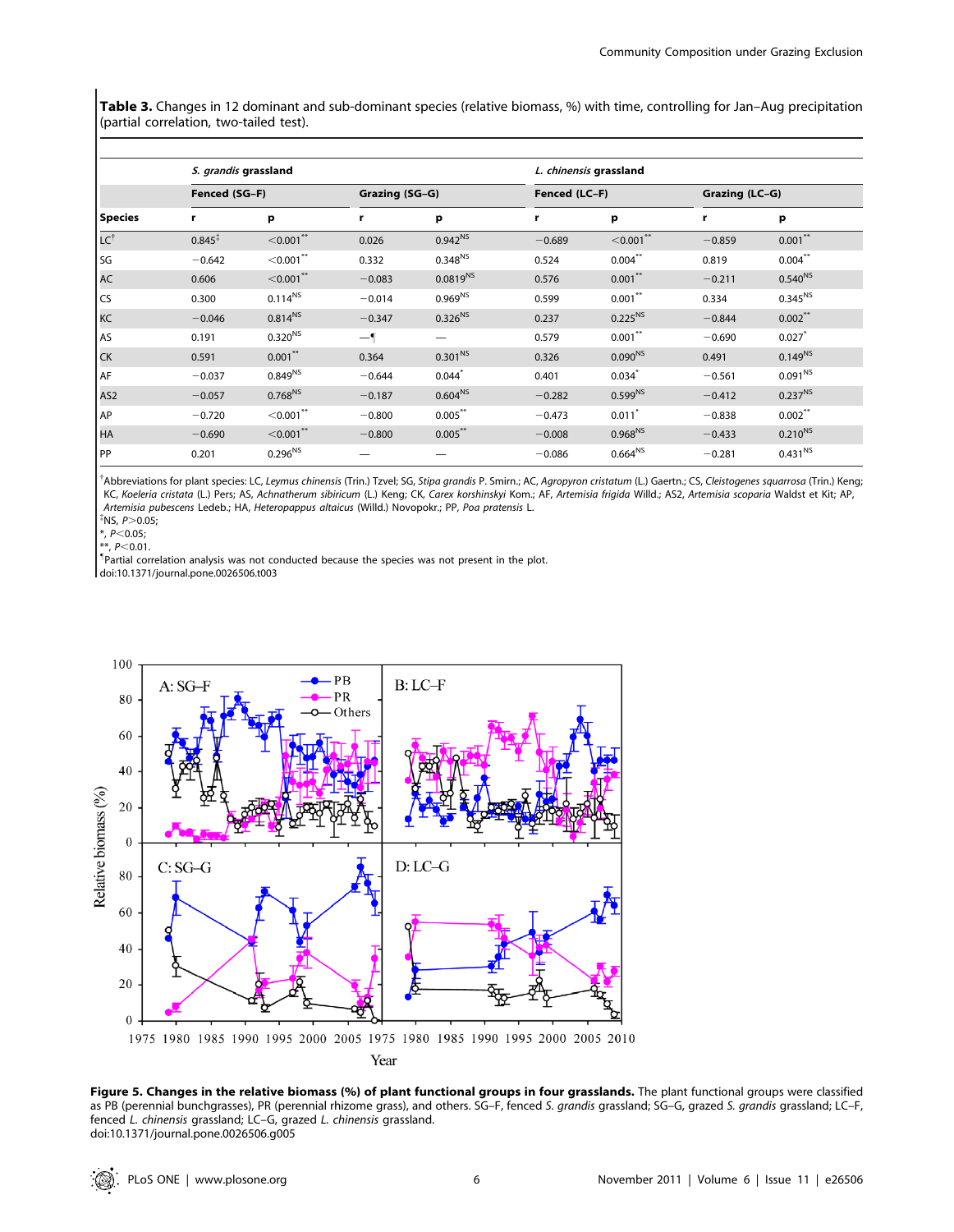Table 4. Changes in relative biomass (RB, %) of plant functional groups (PFGs) with time, controlling for Jan–Aug precipitation (partial correlation, two-tailed test).

|            |               | S. grandis grasslands |       |                |          | L. chinensis grasslands |          |                |  |
|------------|---------------|-----------------------|-------|----------------|----------|-------------------------|----------|----------------|--|
|            | Fenced (SG-F) |                       |       | Grazing (SG-G) |          | Fenced (LC-F)           |          | Grazing (LC-G) |  |
| PFGs       |               |                       |       | D              |          | D                       |          | D              |  |
| PB         | $-0.592$      | $0.001***$            | 0.376 | $0.284^{NS}$   | 0.696    | $<$ 0.001**             | 0.485    | $0.156^{NS}$   |  |
| <b>IPR</b> | 0.895         | $<$ 0.001 $*$         | 0.076 | $0.834^{NS}$   | $-0.515$ | $0.005***$              | $-0.934$ | $<$ 0.001 $*$  |  |

<sup>†</sup>PB, Perennial bunchgrasses; PR, Perennial rhizome grass; Others, plant species except PB and PR;  $\sqrt[4]{5}$ NS, P $>$ 0.05;

 $**$ , P<0.01.

doi:10.1371/journal.pone.0026506.t004

renewal of L. chinensis (a perennial species with rhizomes), but their effects were far less for S. grandis (a perennial bunchgrass) [26]. At both sites, the removal of litter and increased soil temperatures resulting from prescribed fires will help to increase the L. chinensis population; simultaneously, the S. grandis population can be suppressed by prescribed fires because fire can directly damage the buds of S. grandis [27,28]. Therefore, we assumed that changes in biotic factors, abiotic factors (especially in litter accumulation and its associated effects), and their interaction foster the divergent responses to long-term grazing exclusion.

Increased stocking rates had an apparent influence on the community composition of L. chinensis grasslands, but their effect on the S. grandis grasslands was minor. L. chinensis (the former dominant species) decreased significantly over time in the grazed plots. This decrease determined the directional changes in



Figure 6. Changes in plant species richness under different treatments. SG-F, fenced S. grandis grassland; SG-G, grazed S. grandis grassland; LC–F, fenced L. chinensis grassland; LC–G, grazed L. chinensis grassland. Results of significant tests are reported as NS,  $P > 0.05$ ;  $*$ ,  $P<0.05$ ; \*\*,  $P<0.01$ .

doi:10.1371/journal.pone.0026506.g006

community composition (Fig. 3 and Table 3). Under natural grazing, domestic animals (primarily sheep) preferred L. chinensis to S. grandis owing to the former's higher palatability and nutrient content [29]. Therefore, under long-term heavy grazing, the changes in L. chinensis were mainly attributed to selective feeding by sheep [24,25]. However, the increased stocking rates did not have the same effects on the community composition of S. grandis grassland because the importance of  $L$ . *chinense* in this community is minor [17]. Generally, long-term heavy grazing should affect apparently the community composition of Inner Mongolian grassland, but the type of grassland will determine the outcome.

Community composition should show abrupt changes owing to changes in the dominant species under long-term grazing exclusion in arid grassland regions. An unexpected outcome was that L. chinensis decreased sharply in the fenced L. chinensis grassland after a 21–yr grazing exclusion. A plausible explanation for the sharp decrease was that the accumulated litter decreased soil temperature decreased the availability of water from small rainfall events and affected nutrient cycles. These changes impaired the formation of buds or the rhizome renewal of L. chinensis and depleted the resources for growth previously accumulated in the rhizome. Some previous studies have demonstrated that many types of disturbances, including grazing, mowing, fire, plowing and harrowing, can apparently boost the formation of rhizome and rhizome buds. The enhanced rhizome and buds would cause the density and the biomass of the L. chinensis population to increase significantly in the following year [13,26,27]. Litter accumulation has multiple effects on the community structure. These effects depended on the amount of litter [11,30,31]. Litter has been identified as the primary mechanism for structuring grassland diversity. Richness and evenness were shown to decline with increasing litter cover [32]. The foundation provided by this information is essential for the development of general conclusion about the relationship between grazing exclusion and community composition in terrestrial ecosystems.

Further studies are required to distinguish among the divergent effects of grazing exclusion on the community structure and function in semiarid grasslands. Long-term grazing exclusion should interfere with the community composition of  $L$  *chinensis* grassland. Therefore, long-term grazing exclusion from those high-quality grasslands should be employed cautiously. Of course, we do not deny that grazing exclusion is a beneficial approach to the restoration of degraded Inner Monoglian grassland [11,13]. Moreover, we need to conduct further tests our plausible explanations suggested by the study by manipulating grazing, prescribed fires and other factors in the future.

 $*$ ,  $P < 0.05$ ;